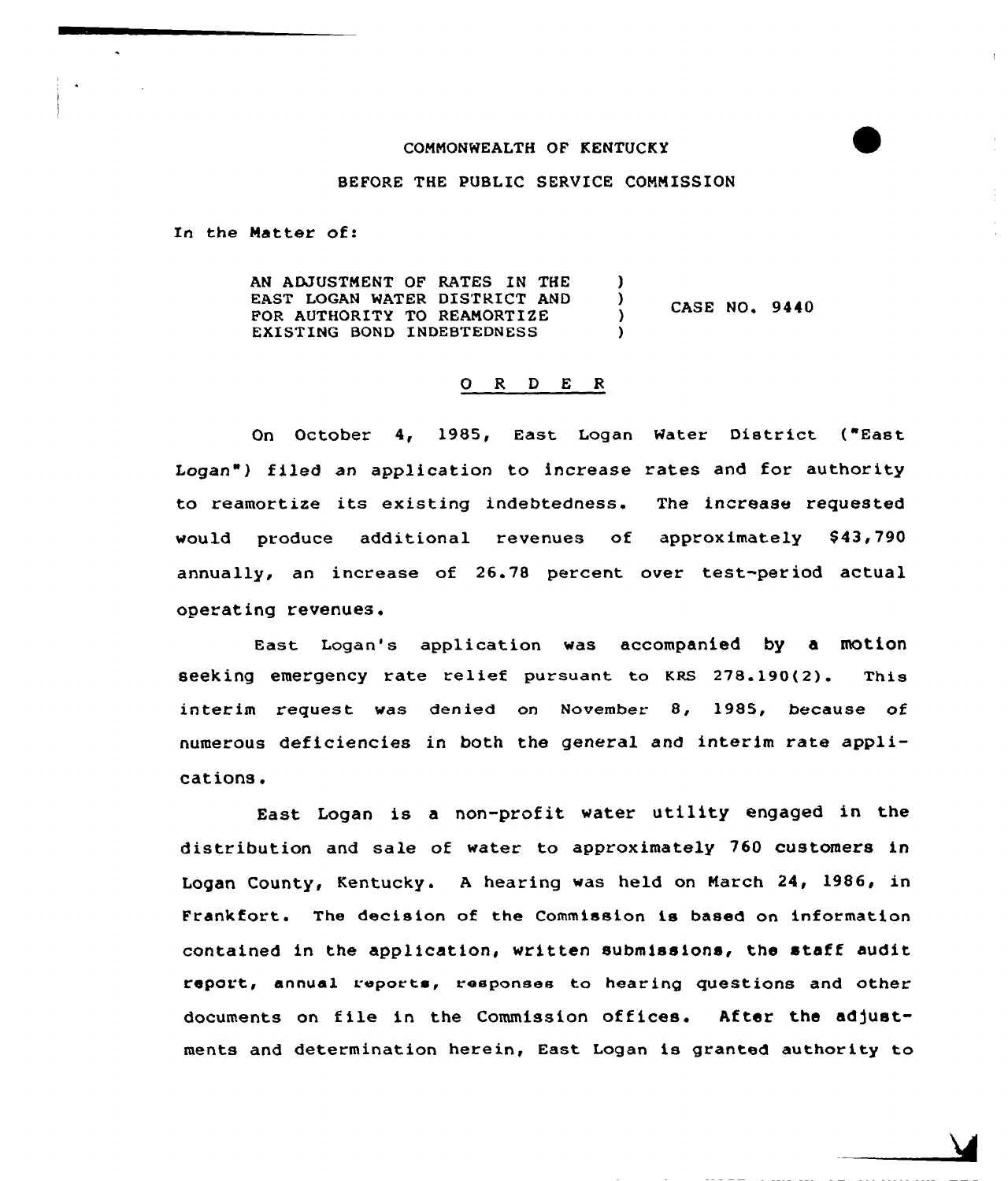increase rates to produce additional operating revenue of  $$23.193$ or 14.18 percent.

#### REAMORTIZATION OF EXISTING BOND INDEBTEDNESS

East Logan is seeking authority to reamortize its existing bond indebtedness with the Farmer's Home Administration ("FmHA"). East Logan is approximately \$54,000 in arrears and is attempting to refinance approximately \$952,000 with  $FmHA.$ <sup>1</sup> However. East Logan was unable to provide evidence that FmHA had agreed to this financing plan. In fact, at the public hearing East Logan stated that FmHA will not reamortize the loan until there is adequate cash flow and will not reamortize until the Commission recommends or grants a rate increase. $^{\text{2}}$ 

The Commission is concerned with East Logan's financial stability, but finds that East Logan has not presented sufficient information in this matter. Further, East Logan's hearing statement concerning the status of the reamortization indicates that FmHA will not consider reamortization until the resolution of this case. Therefore, the Commission hereby denies East Logan's request and will consider no aspects of the reamortization plan in its determination of the revenue requirements in this case.

## Staff Audit Report

Because of the numerous filing def iciencies and in response to East Logan's request for staff assistance, the Commission staff

<sup>1</sup> Response to Commission's Information Request dated February 13, 1986, Item No. 10.

<sup>2</sup> Hearing Transcript, March 24, 1986, pp. 30-31.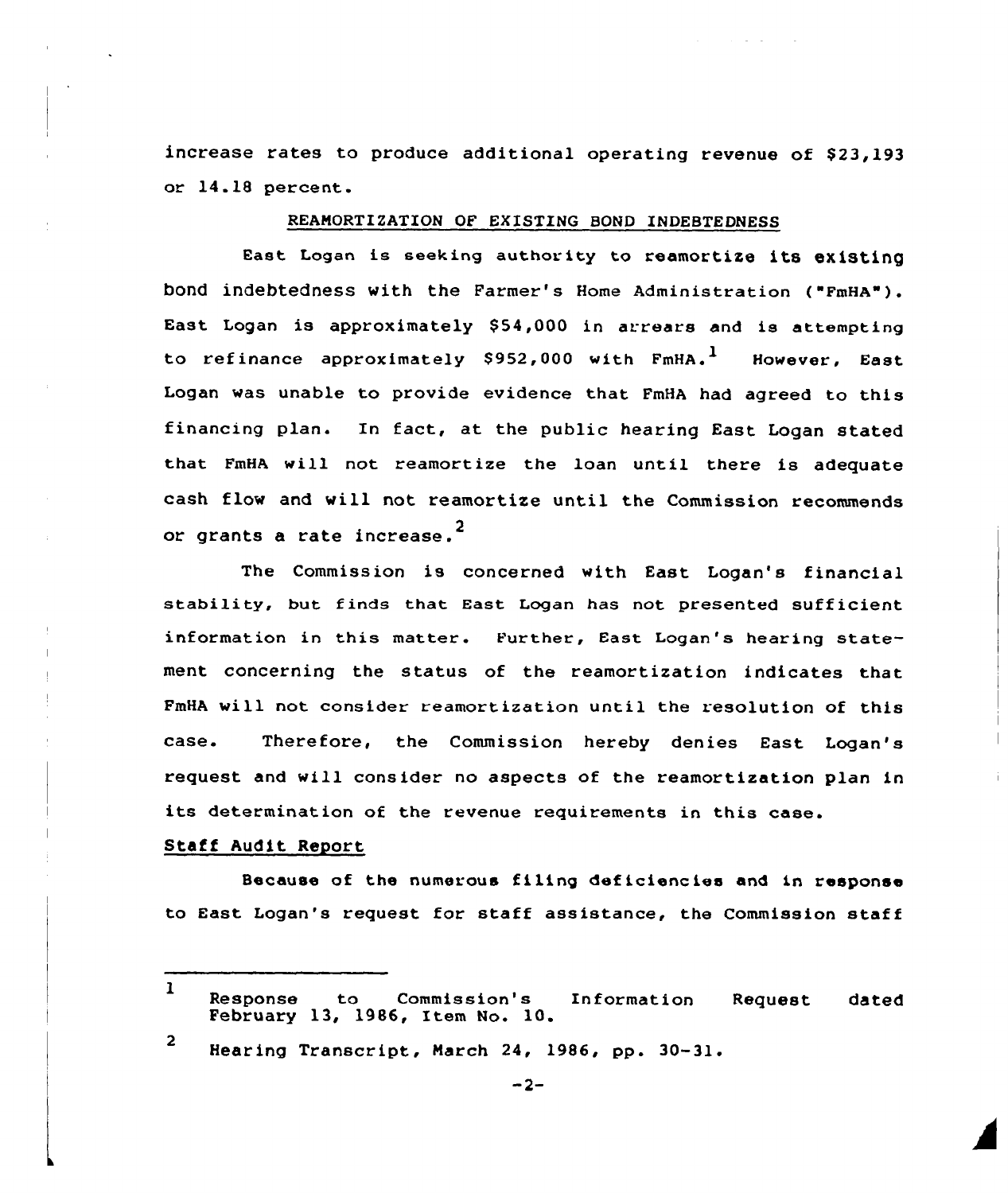performed a limited financial audit for the utility's test period to verify reported expenditures and substantiate the propriety of the test-year financial statements. Based upon the findings in the staff report, adjustments were made to test year operations to reflect a net loss of \$50,601. The staff audit report was made a part of the record in this case on Narch 7, 1986.

## REVENUES AND EXPENSES

East Logan proposed, and the Commission accepts, the 12 month period ending June 30, 1985, as an appropriate test period for determining the reasonableness of the proposed rates.

The Commission has made, for rate-making purposes, the following modifications to test period expenses to reflect more normal and current operating conditions:

### Operating Revenues

<sup>A</sup> billing analysis performed by the Commission staff showed test-period operating revenue from water sales of \$162,056, uncollectibles of 81,472 and \$5,171 in utility tax collections. East Logan collects a 3 percent utility tax as a collection agency for the public schools. This item is not revenue to the utility, and should be carried on the balance sheet rather than the income statement. This results in a decrease of \$5,198 to the \$168,725 test-period operating revenues.

#### Depreciation Expense

East Logan depreciates transmission and distribution plant over useful lives of from 37 to 40 years. The Commission has determined that East Logan's transmission and distribution mains should be depreciated consistently over <sup>a</sup> useful life of <sup>40</sup> years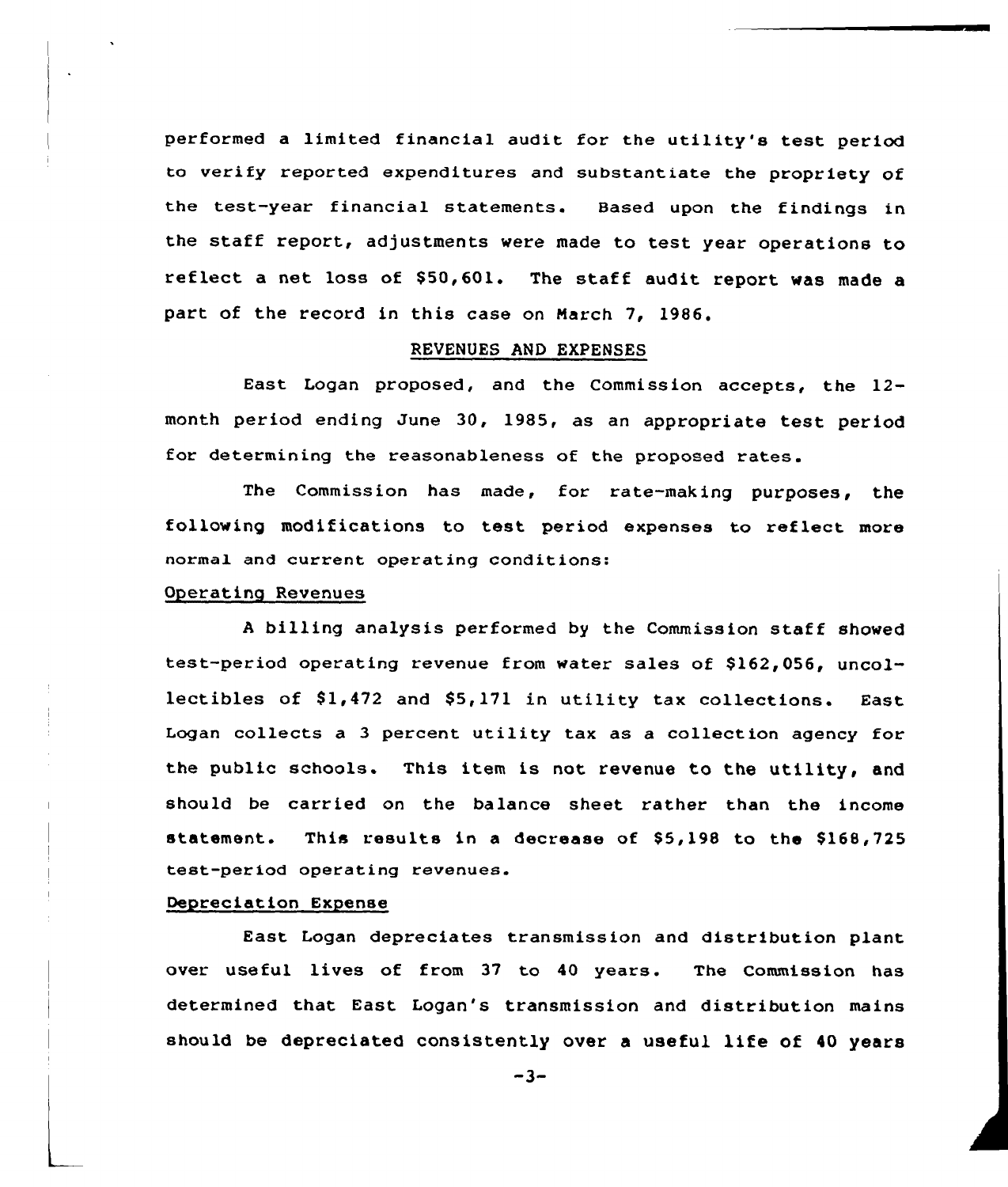from the date of service. In addition, East Logan, except for items capitalized as a result of the staff audit, has recorded plant additions as transmission and distribution mains. East Logan is hereby notified that it should reclassify plant-inservice to the appropriate services, meters, meter installations and hydrant accounts.

Depreciation expense has been increased by \$3,850 to a level of \$54,713. This amount includes depreciation on test-yearend distribution reservoirs and standpipes, and transmission and distribution mains over <sup>a</sup> useful life of <sup>40</sup> years {an annual rate of 2.5 percent) plus annual depreciation on the services, meters and meter installations capitalized as required in the staff audit report.

East Logan's proposed depreciation expense for the test year includes depreciation on contributed property. The Commission finds it unfair to have customers pay depreciation on assets acquired with contributed funds. We have adjusted depreciation expense to exclude  $$30,680<sup>3</sup>$  attributable to utility property which was acquired at no cost through contribution from customers or federal grant.

| 19,505<br>\$1,230,285 |
|-----------------------|
| 2.493768              |
| 30,680                |
|                       |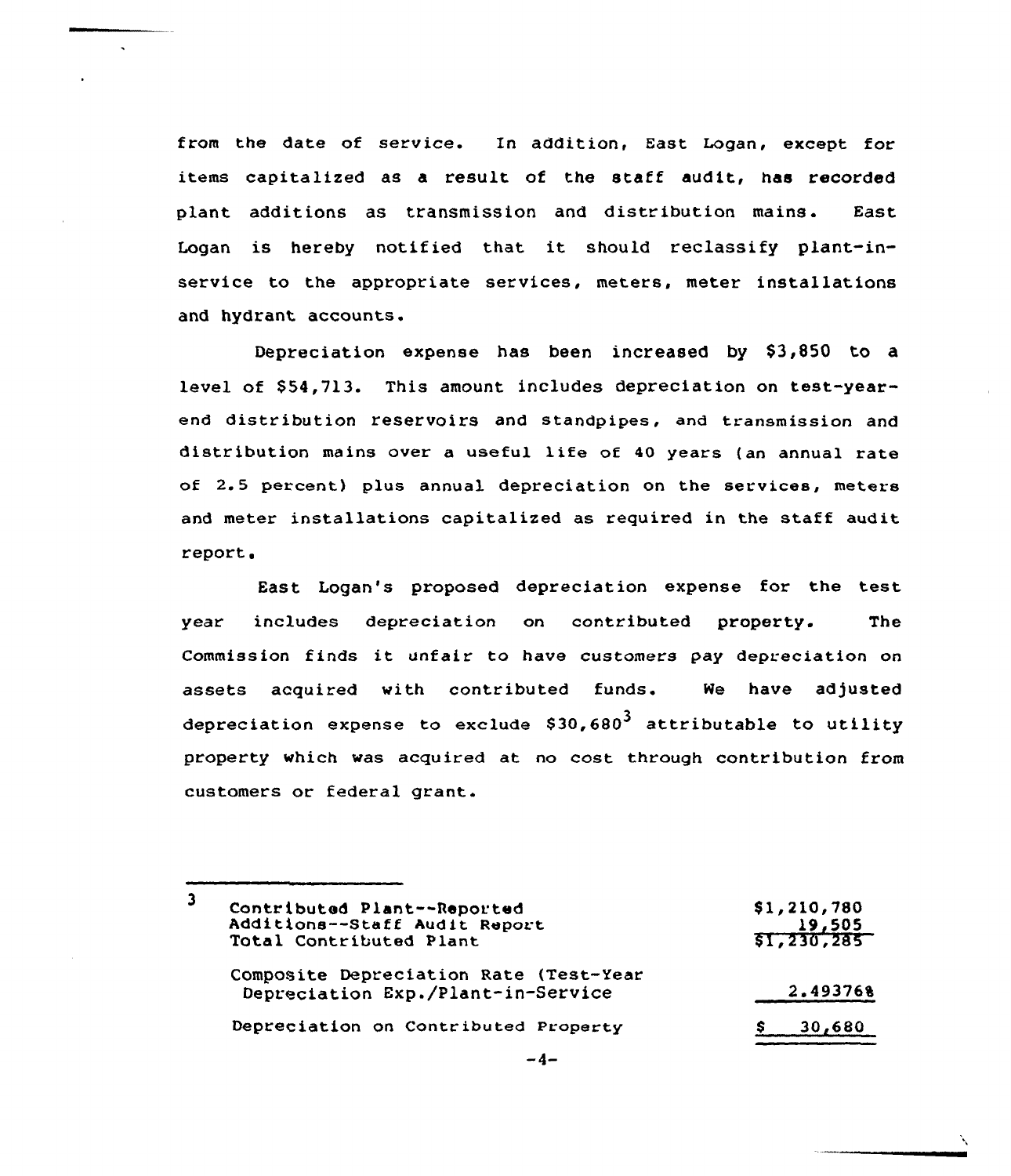# Purchased Mater Expense

According to the 1984 Annual Report, East Logan experienced a water loss (unaccounted-for water) of 29.81 percent. The 1985 Annual Report showed an increase in this item to 33.69 percent. The Commission is of the opinion that, for rate-making purposes, water loss should be limited to 15 percent. Therefore, purchased water expense allowed for rate-making purposes has been reduced to  $$49,635.^4$ 

#### Outside Services

Outside services has been increased as a result of two adjustments. Management expense was increased by \$1,060 to a level of \$31,920. This adjustment was determined by annualizing East Logan's monthly subscriber fee of \$3.50 to 760 test-year-end subscribers. Additionally, East Logan expensed the \$544 cost of a customer survey. The Commission, for rate-making purposes, vill allow East Logan to amortize this expense over a 3-year period. This allows an annual charge of approximately \$181. The combined effect of these adjustments results in an incre<mark>as</mark>e of \$697 to outside services.

# Taxes

East Logan's "tax expense" has been decreased by \$4,533. This amount represents the <sup>3</sup> percent utility tax collected from

| Gallons of Water Sold<br><b>DIVIDE</b> | 43,050,780           |
|----------------------------------------|----------------------|
| Gallons at 15% Loss<br>Rate            | 50,647,976<br>.00098 |
| <b>ALLOWANCE</b>                       | 49.635               |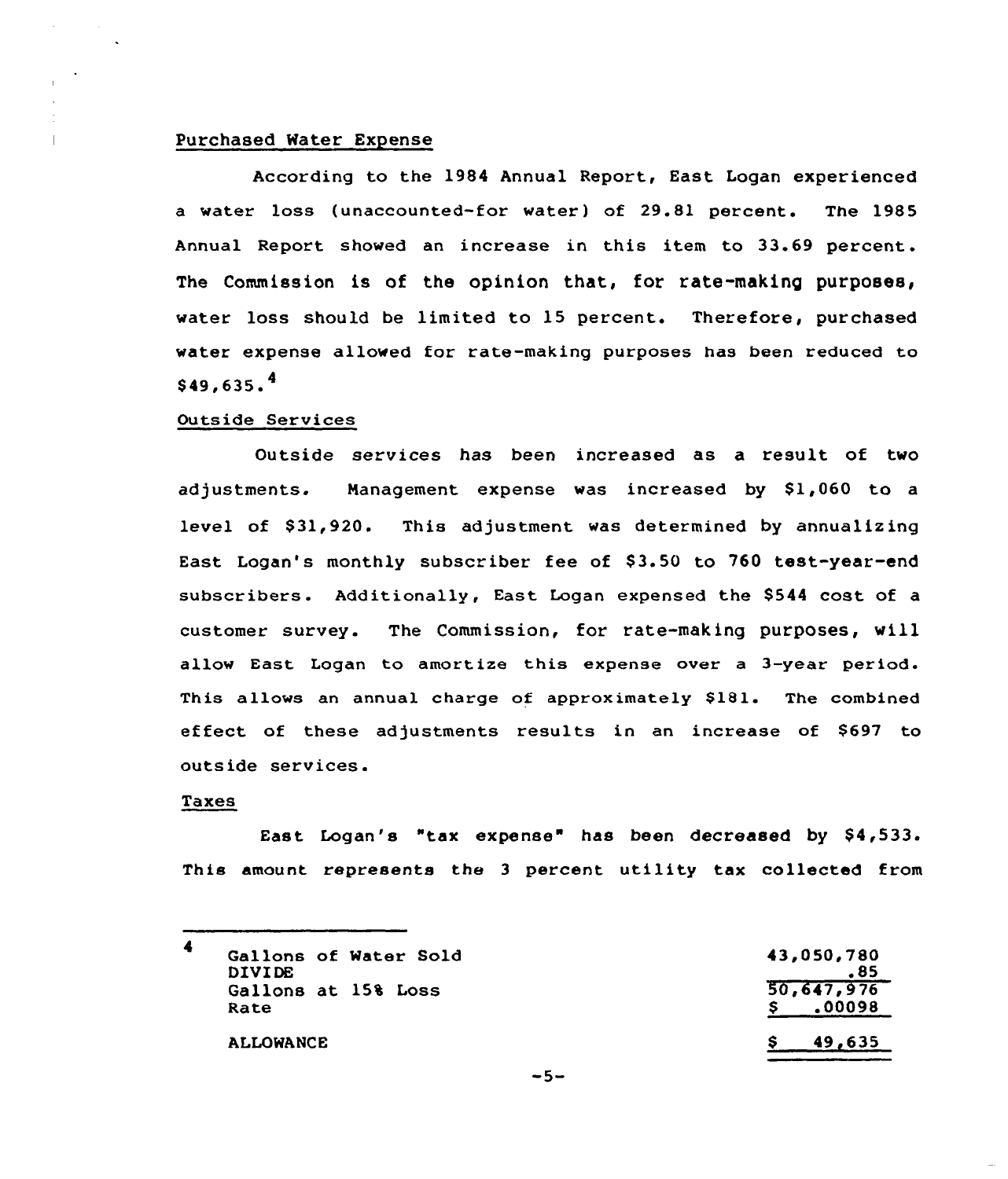customers and paid over to the Logan County School District and the Russellville Independent School District, This collection by East Logan represents neither income nor expense and, as such, has not been included in the adjusted operating statement contained herein.

### Interest Expense

East Logan, with the assistance of FmHA, borrowed \$ 100,000 from Citizen's National Bank of Russellville ("Citizen's") during the test period, to pay past due accounts, complete a construction project and to repay a previous debt to the lending institution.<sup>5</sup> Bast Logan stated that FmHA maintains that Commission approval was given for this loan; however, no application was fi led and there are no documents on file with the Commission supporting this contention.

East Logan has clearly documented that \$27,590 of the loan was used for the Stevenson Mill Road Construction project ("SNRC Project") and that the remainder was used to pay operating expenses. The Commission is of the opinion that, in determining East Logan's rates, the allowance of interest on the \$ 72,4l0 used for operating expenses is generally improper and inappropriate in that it would constitute retroactive rate-making. Although the Commission has excluded that portion of East Logan's interest expense, the Commission wishes to point out that the revenues allowed in this case will provide sufficient cash flow to allow East Logan to pay the debt service on this note.

<sup>5</sup> Response to Commission ' Information Request dated February 13, 1986, Item No. 11.  $-6-$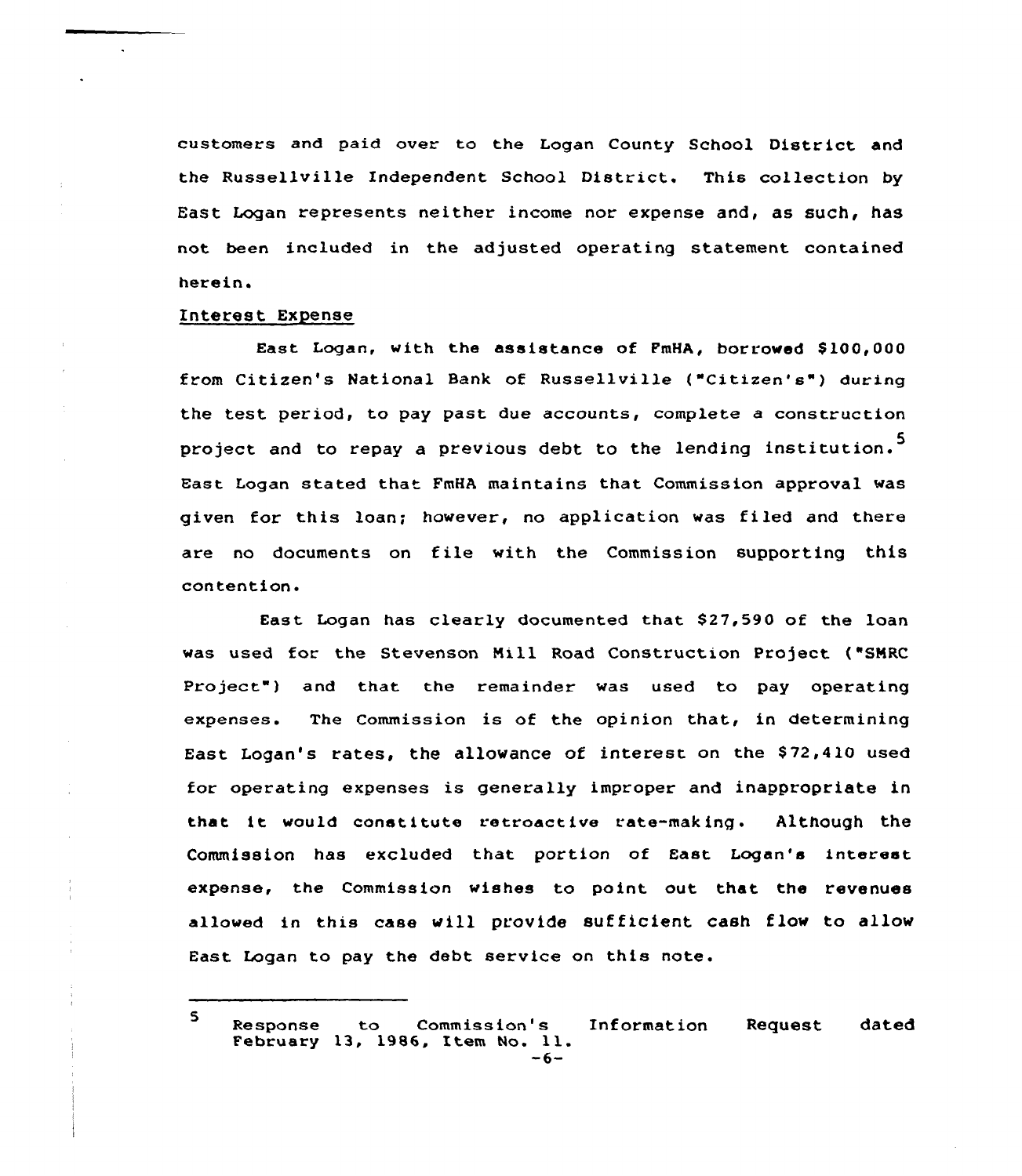Therefore, East Logan's interest expense, for rate-making purposes, has been decreased by \$10,912. This adjustment was determined by applying the <sup>5</sup> percent interest rate to the schedule of PmHA bond maturities as shown in the annual reports and by applying the current interest rate to  $$27,590$  of the  $$100,000$  loan with Citizen's. In this manner the Commission has determined that interest due and payable for rate-making purposes is \$47,604.

After consideration of the aforementioned adjustments, the Commission finds East Logan's test period operations to be as follows:

|                            | Test Period Per<br>Staff Audit |                           | Adjusted<br>Adjustments Test Period |
|----------------------------|--------------------------------|---------------------------|-------------------------------------|
| Operating Revenues         | \$168,725                      | \$5,198                   | \$163,527                           |
| Operating Expenses         | 163,382                        | $<$ 34,850>               | 128,532                             |
| Net Operating Income       | 5, 343                         | $5\ 29,652$               | $5\overline{34,995}$                |
| Interest Income            | 2,572                          | $-0-$                     | 2,572                               |
| Interest on Long-Term Debt | 58,516                         | $\langle 10, 912 \rangle$ | 47,604                              |
| NET INCOME                 | \$<50,601>                     | \$40,564                  | \$<10,037>                          |

#### REVENUE REQUIREMENTS

The Commission is of the opinion that the rates producing the adjusted test-period operating loss are clearly unfair, unjust and unreasonable. The Commission finds the Debt Service Coverage ("DSC") method to be an appropriate method of determining revenue requirements in this case and adequate to allow East Logan to pay its operating expenses, meet its debt service requirements and maintain a reasonable surplus.

The Commission has applied a 1.2X DSC to the scheduled average principle and interest payments on the FmHA bonds due

 $-7-$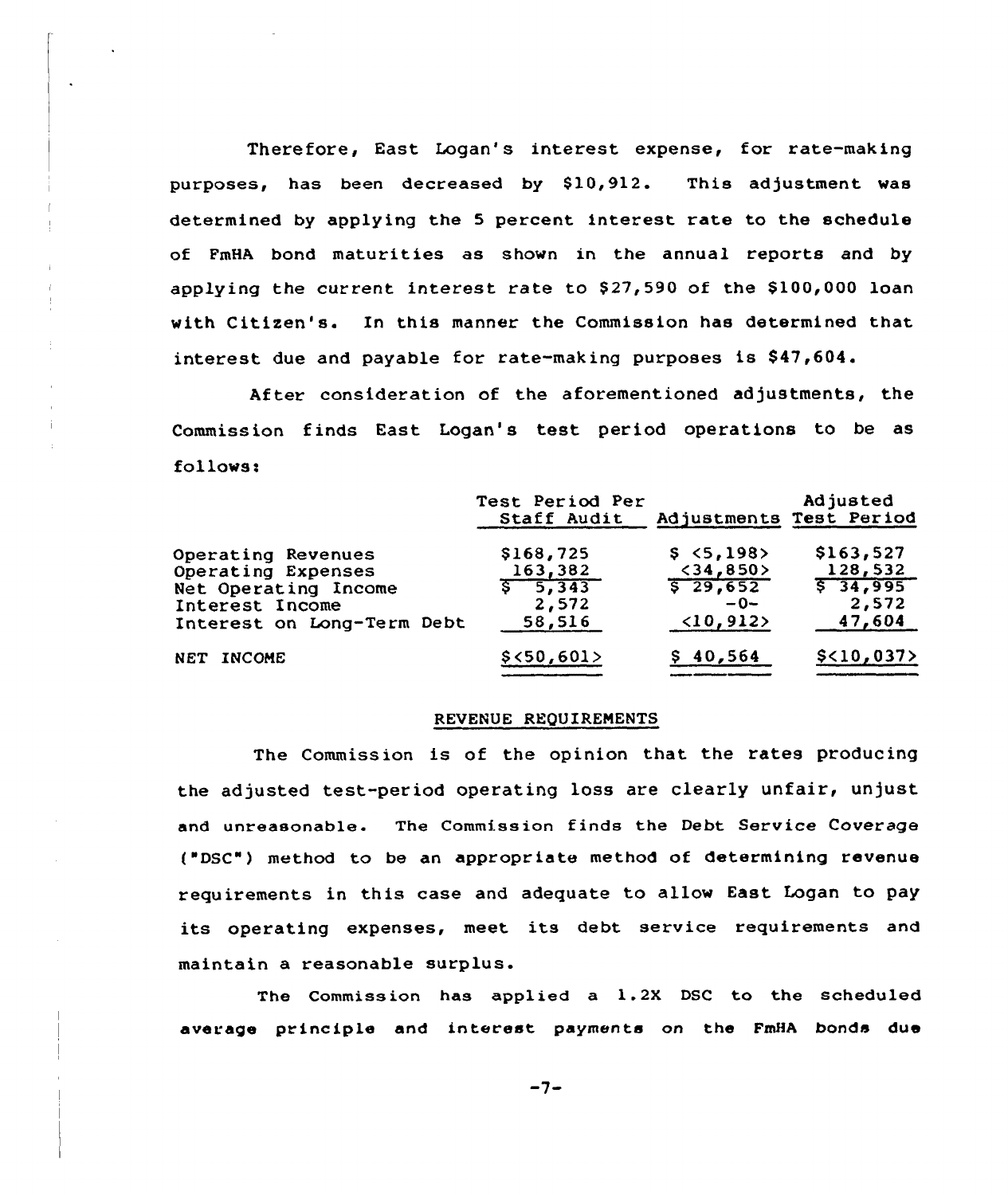within the next <sup>5</sup> years. Approval for the execution of the \$ 100,000 note was not obtained from the Commission as required by KRS 278.300 and this has been excluded from "debt-service" for computation of allowable coverage.

Using a DSC of 1.2X plus operating expenses and the interest associated with the SNRC Project, the Commission finds East Logan's total revenue requirement to be  $$189,292^6$  and that an increase in annual revenue of  $$23,193^7$  will be sufficient.

East Logan indicated that the requested increase was based on cash flow.  $8\,$  A cash flow analysis, in which non-cash items such as allowable depreciation plus amortization expense are added back, indicates that with the rates herein allowed, East Logan

| 6 | Staff Adjusted Test-Year Operating Expenses<br>Construction Project Interest Allowed<br>Subtotal                   | \$128,532<br>2,704<br>5131, 236  |
|---|--------------------------------------------------------------------------------------------------------------------|----------------------------------|
|   | ADD:<br>5-Year Average Principle & Interest<br>Requirements<br>.2 Coverage of Principle & Interest<br>Requirements | 48,380<br>9,676                  |
|   | TOTAL REVENUE REQUIREMENT                                                                                          | \$189,292                        |
| 7 | Total Revenue Requirement<br>LESS:<br>Uncollectibles<br>Interest Income                                            | \$189,292<br>(1, 471)<br><2,572> |
|   | Revenue Required from Sales of Water<br>LESS:<br>Test Period Revenues from Sales of Water                          | \$185,249<br>$162,056>$          |
|   | AMOUNT OF INCREASE ALLOWED                                                                                         | 23,193                           |

8 Hearing Transcript, March 24, 1986, p. 30.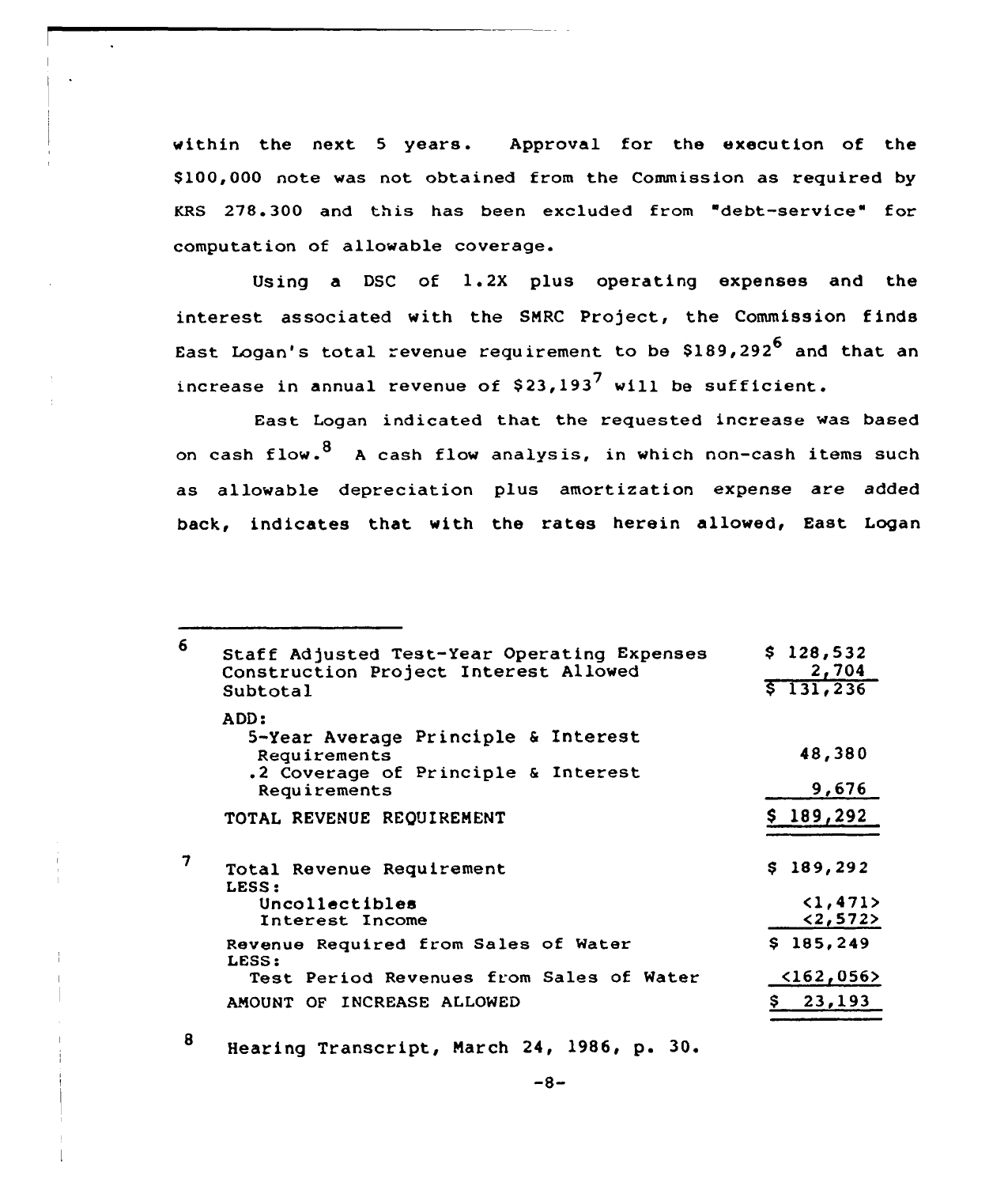should have approximately  $$13,358<sup>9</sup>$  available annually. The Commission is of the opinion and finds that the revenue granted herein will produce gross annual revenue sufficient to pay East Logan's operation expenses, service its debt and provide a reasonable surplus.

# RATE DESIGN

East Logan proposed a rate of \$3.30 per 1,000 gallons for usage between 6,000 and 10,000 gallons, and a rate of \$1.90 per 1,000 gallons for all usage in excess of 10,000 gallons.

After reviewing East Logan's current and proposed rate design and its cost of providing service, the Commission has increased the rate for usage between 6,000 and 10,000 gallons to \$3.50 per 1,000 gallons and granted the proposed rate of \$1.90 per 1,000 gallons for all usage over 10,000 gallons. The Commission is of the opinion that these rates more adequately reflect the actual cost of providing service.

|                                             |                                                                                                                                                                                                                                                                                                                                                          | 34,995 |
|---------------------------------------------|----------------------------------------------------------------------------------------------------------------------------------------------------------------------------------------------------------------------------------------------------------------------------------------------------------------------------------------------------------|--------|
| ADD:                                        |                                                                                                                                                                                                                                                                                                                                                          |        |
|                                             |                                                                                                                                                                                                                                                                                                                                                          | 23,193 |
|                                             |                                                                                                                                                                                                                                                                                                                                                          | 2,572  |
|                                             |                                                                                                                                                                                                                                                                                                                                                          |        |
|                                             |                                                                                                                                                                                                                                                                                                                                                          | 24,033 |
|                                             |                                                                                                                                                                                                                                                                                                                                                          | 1,978  |
| Subtotal                                    |                                                                                                                                                                                                                                                                                                                                                          | 86,771 |
| DEDUCT:                                     |                                                                                                                                                                                                                                                                                                                                                          |        |
|                                             |                                                                                                                                                                                                                                                                                                                                                          | 5,400  |
|                                             |                                                                                                                                                                                                                                                                                                                                                          | 2,700  |
|                                             |                                                                                                                                                                                                                                                                                                                                                          | 4,184  |
|                                             |                                                                                                                                                                                                                                                                                                                                                          |        |
|                                             |                                                                                                                                                                                                                                                                                                                                                          | 48,380 |
| Citizen's Principle & Interest Requirements |                                                                                                                                                                                                                                                                                                                                                          | 12,749 |
|                                             |                                                                                                                                                                                                                                                                                                                                                          | 13,358 |
|                                             | Adjusted Net Operating Income<br>Revenue Increase Allowed<br>Interest Income<br>Non-Cash Expense: Allowable Depreciation<br><b>Expense</b><br>Amortization Expense<br>Depreciation Sinking Fund<br>Interest on Arrearages @ 5%<br>Disallowed Purchased Water Expense<br>5-Year Average FmHA Principle & Interest<br>Requirements<br>TOTAL CASH AVAILABLE |        |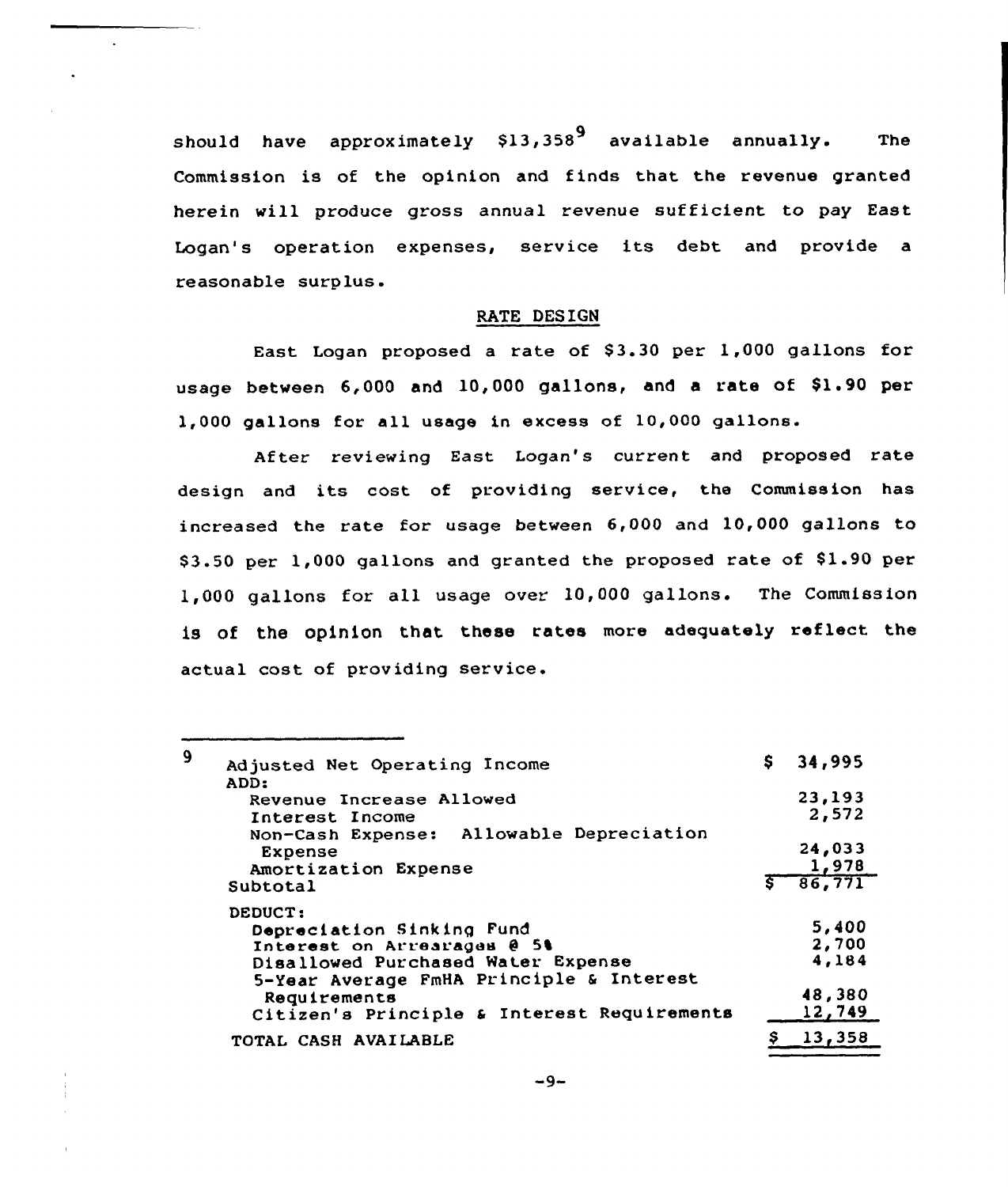### OTHER ISSUES

The Commission is concerned about the current status of East Logan's operations. The inaccuracies and errors revealed in the staff audit report resulted in the inability of East Logan to present <sup>a</sup> true picture of its operations. In addition, East Logan's lack of knowledge concerning the rules and regulations of the Commission have led to decisions by East Logan that are not in compliance with these rules and regulations.

It is evident that the present commissioners of East Logan inherited numerous financial, managerial and operational problems. Adequate financial records had not been maintained, the former chairman of East Logan was at the same time the manager of the District and water line loss is, and has been, approximately 30 percent. The Commission recognizes that East Logan is aware of past deficiencies; however, the Commission wishes to inform East Logan that deficiencies in the following areas must be addressed immediately'.

### Conformity with Commission Rules and Regulations

The information upon which a rate decision is based must conform with known and measurable standards. East Logan's application was deficient to such an extent that the processing of this application was needlessly delayed. The reamortization plan, for which Commission approval was requested, has not been formally approved by FmHA. For consideration in any future rate adjustment proceedings, all information must be adequately documented, verified and justified, and must be submitted in accordance with the requirements as set forth by this Commission.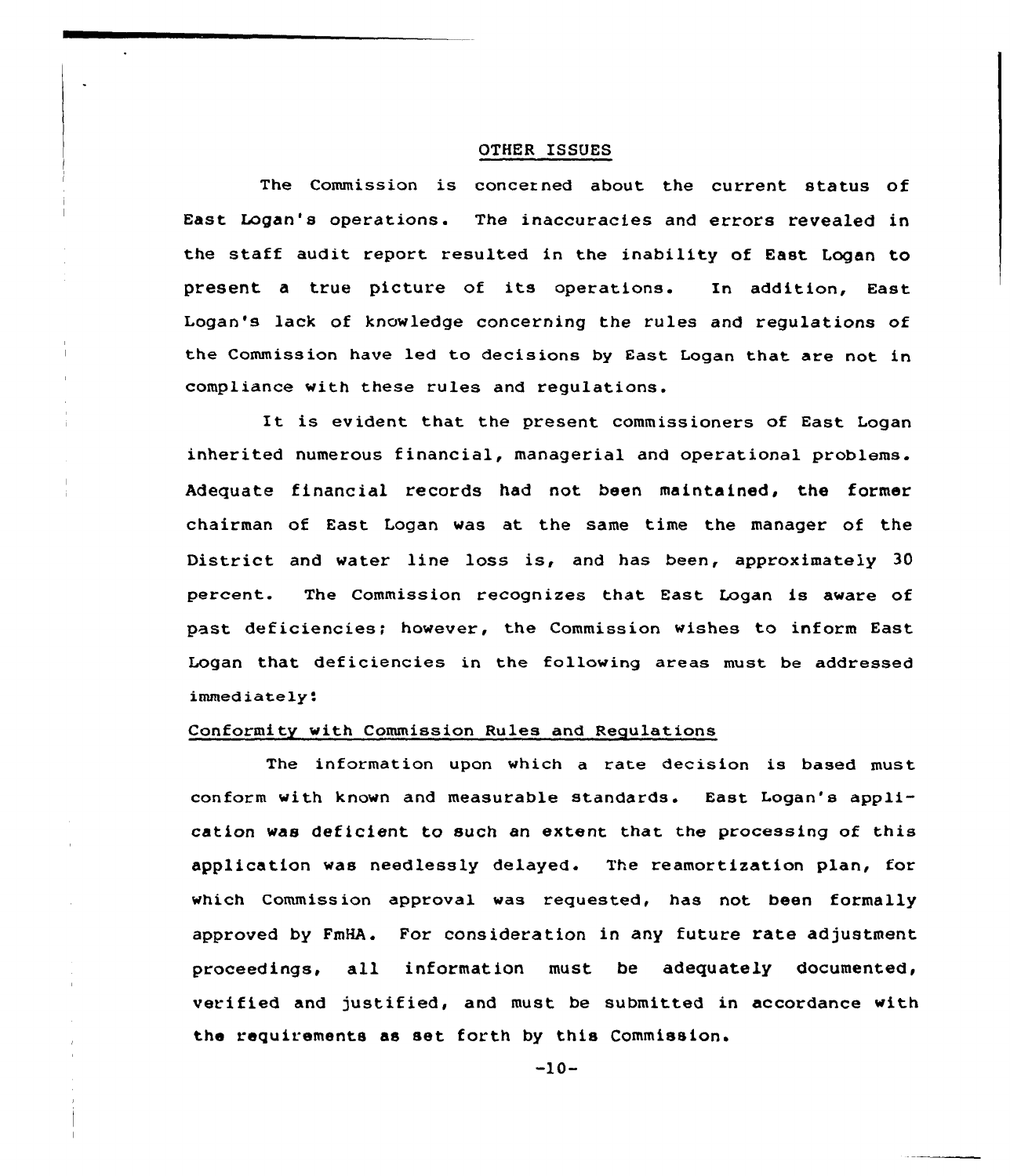In addition, East Logan has undertaken construction and secured long-term financing without obtaining Commission approval as required. In this case, interest on funds secured to pay prior operating expenses have been disallowed. East Logan is cautioned that, in the future, deviations from Commission rules and regulations may result in further exclusions from the determination of revenue requirements.

### Excessive Water Loss

The reduction of unaccounted-for water from more than 30 percent to an acceptable level of 15 percent should be East Logan's highest operational priority. The Commission has allowed water districts in some instances to recover the cost of excessive line loss through rates where the district has an approved plan to use the money to reduce line loss. East Logan should investigate the appropriateness of requesting inclusion in the Commission's Water Demonstration Project.<sup>10</sup>

### Maintenance of Financial Information

East Logan did not apply for a rate increase until October. 1985, when it was apparent as early as May <sup>1984</sup> that financial assistance was needed. The failure to maintain timely and accurate financial information in accordance with the Uniform System of Accounts for Water Utilities ("Uniform System of Accounts") has seriously eroded East Logan's financial position as evidenced by the securing of the loan with Citizen's to pay prior

<sup>10</sup> Public Service Commission Announcement dated April 18, 1983, A Demonstration Project to Define Excessive Water Loss.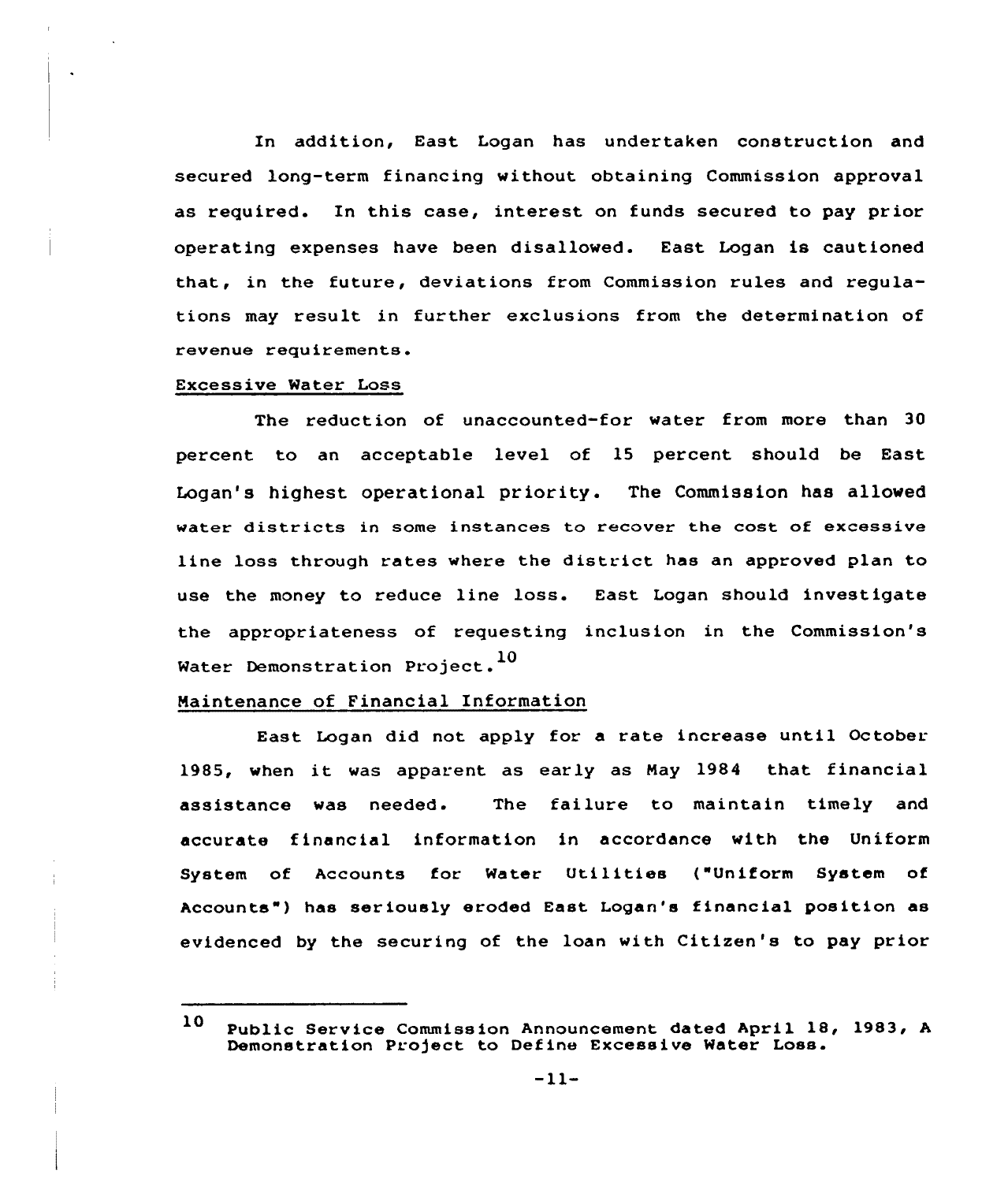operating expenses and by East Logan's failure to meet the debt requirements of the FmHA bond. East Logan is directed to begin financial record-keeping in accordance with the Uniform System of Accounts.

### Evidence of Mismanagement

In reference to an investigation by the United States Department of Agriculture ("Department of Agriculture"), the minutes of the April 25, 1985, board meeting state that there was evidence of mismanagement in the amount of \$90,000. However, in testimony at the public hearing, East Logan stated that the investigation by the Department of Agriculture made no determination of mismanagement and that the District has not received any report indicating the findings.<sup>11</sup> East Logan is to submit a formal report concerning this matter to the Commission within 60 days of the date of this Order. This report should clearly explain the reasons for requesting any investigations, who performed investigations and any reports, written or oral, received by East Logan. East Logan is to include comments concerning the reference in the minutes to the \$90,000, what attempts the District has made to recoup these funds and thoroughly explain the present position of East Logan in this matter.

## Management Contract

The Commission is concerned with the possibility of conf lict of interest and commingling of operations under the terms

11 Hearing Transcript, Narch 24, 1986, p. 25.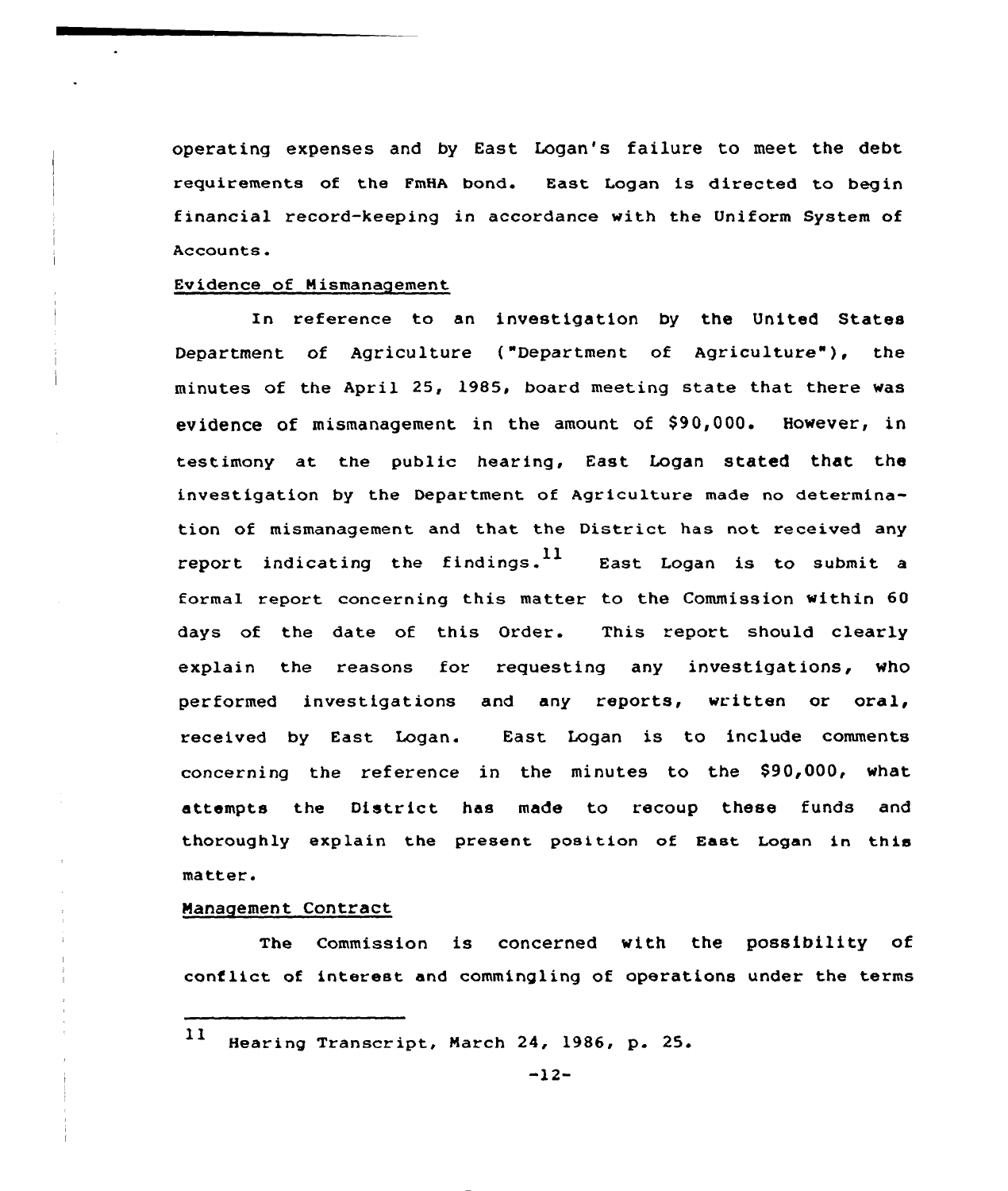of the current management contract. East Logan should review the present contract and institute controls necessary to insure that the management company acts, at all times, in the best interests of the District.

The Commission wishes to commend the current board of commissioners for its efforts to correct East Logan's deficiencies. East Logan's management has requested and received assistance from the Commission's Financial Audit Section in restructuring the accounting system in accordance with the Uniform System of Accounts. While East Logan has made progress, the board of commissioners is hereby notified that failure to improve in the areas mentioned above could seriously jeopardize the operations of the District.

#### **SUMMARY**

The Commission, after consideration of the evidence of record and being advised, is of the opinion and finds that:

1. The rates proposed by East Logan would produce revenue in excess of that found reasonable herein and therefore, should be denied upon application of KRS 278.030.

2. The rates in Appendix <sup>A</sup> are the fair, just and reasonable rates for East Logan in that they are calculated to produce gross annual revenue from water sales of \$185,249. These revenues will be sufficient to meet East Logan's operating expenses found reasonable for rate-making purposes, service its debt and provide a reasonable surplus.

3. East Logan's reamortization plan has not been sufficiently documented or finalized and should be denied.

-13-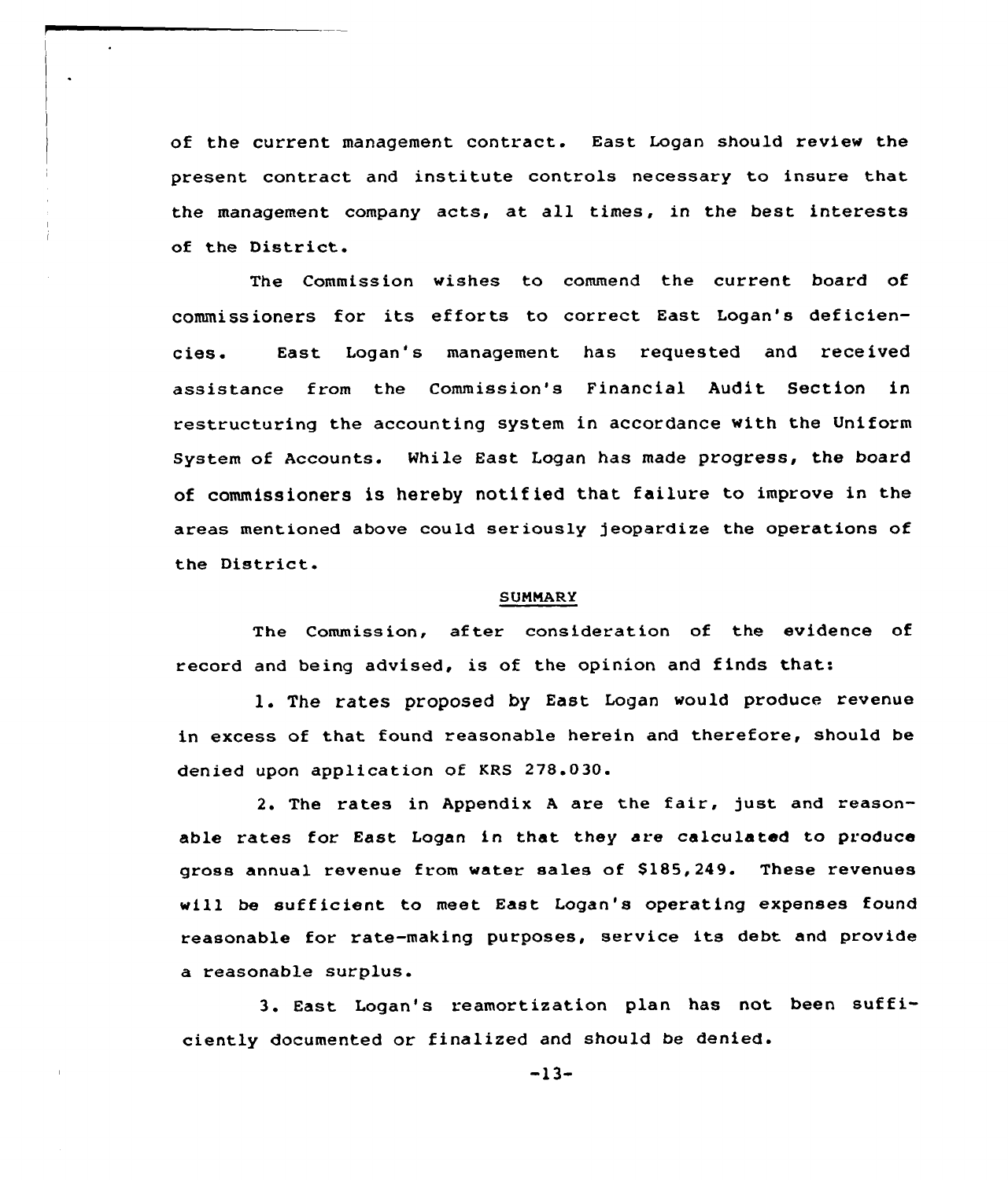IT IS THEREFORE ORDERED that:

1. The rates proposed by East Logan are denied.

2. The rates and charges in Appendix <sup>A</sup> are approved for service rendered by East Logan effective on and after the date of this Order.

3. Within 30 days from the date of this Order, East Logan shall file with this Commission its revised tariff sheets setting out the rates approved herein.

4. The reamortization plan proposed by East Logan shall be denied.

5. East Logan shall file, within 30 days from the date of this Order, a plan addressing the excessive water loss.

6. East Logan, retroactive to January 1, 1986, shall maintain its financial records in accordance with the Uniform System of Accounts.

7. East Logan shall file, within <sup>60</sup> days from the date of this Order, a report summarizing the reclassification of plant-inservice.

8. East Logan shall file, within <sup>60</sup> days from the date of this Order, a report outlining controls instituted to prevent conflict of interest or commingling of operations.

9. Within 60 days, East Logan shall file with this Commission a formal report, as outlined in this Order, concerning the question of mismanagement.

 $-14-$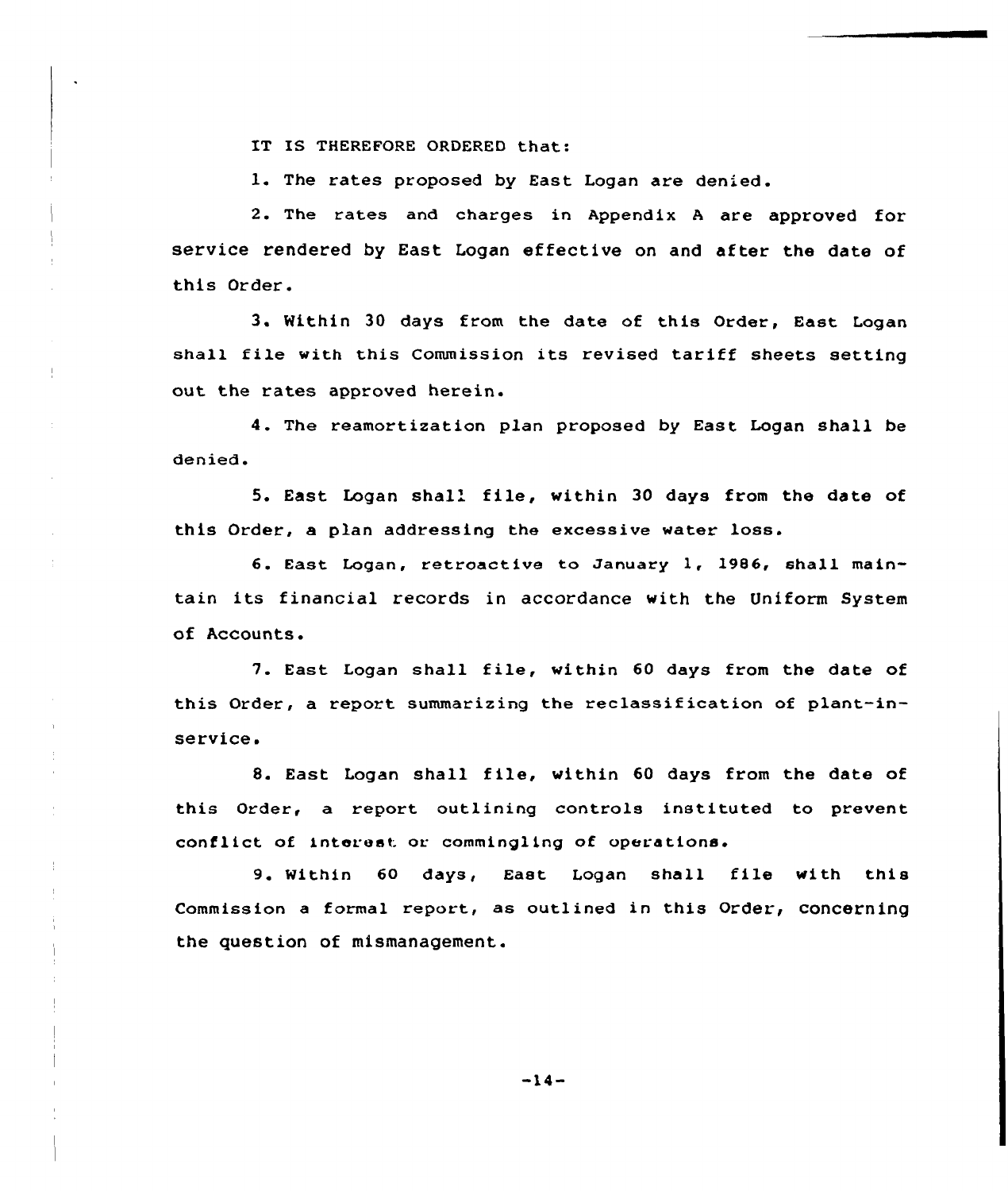Done at Frankfort, Kentucky, this 15th day of May, 1986.

PUBLIC SERVICE COMMISSION

Chairman<br>Vice Chairman ~ /

MWilliam, **Commissioner** 

ATTEST:

**Secretary**